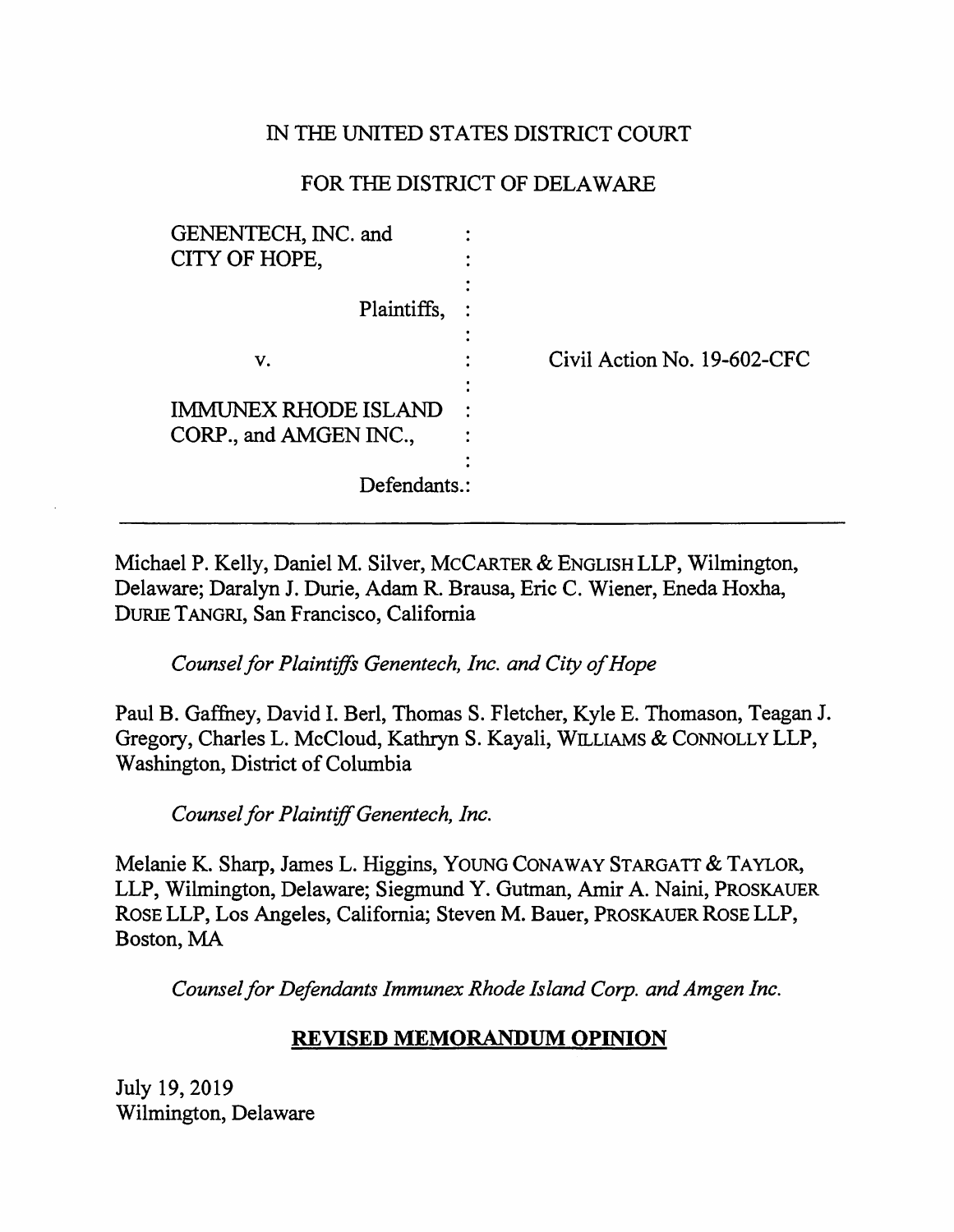$Q_+Q_+$ 

UNITED STATES DISTRICT JUDGE

Genentech, Inc. and City of Hope filed this patent case in March 2019 pursuant to the Biologics Price Competition and Innovation Act (the BPCIA or the Act), Pub. L. No. 111-148, §§ 7001-7003, 124 Stat. 119, 804-21 (2010) (codified as amended at 42 U.S.C. § 262, 35 U.S.C. § 271(e), 28 U.S.C. § 2201(b), 21 U.S.C. § 355 *et seq.).* The BPCIA is a complex statutory scheme that governs biologics and a subset of biologics called biosimilars. Biologics, also known as biological products, are drugs that are not chemically synthesized but instead are derived from biological sources such as animals and microorganisms. A biosimilar is a biologic that is highly similar to, and not meaningfully different in terms of safety, purity, or potency from, a biologic already approved by the Food and Drug Administration (FDA).

Genentech and City of Hope are the co-owners of two patents relating to the manufacturing process for an anticancer biologic called bevacizumab that was approved by the FDA in 2004 and is marketed by Genentech under the brand name Avastin. They allege in their complaint that Defendants Amgen, Inc. and Immunex Rhode Island Corp. infringed those patents under the BPCIA when Amgen filed an application and supplemental applications with the FDA to obtain approval to manufacture and sell a biosimilar version of bevacizumab initially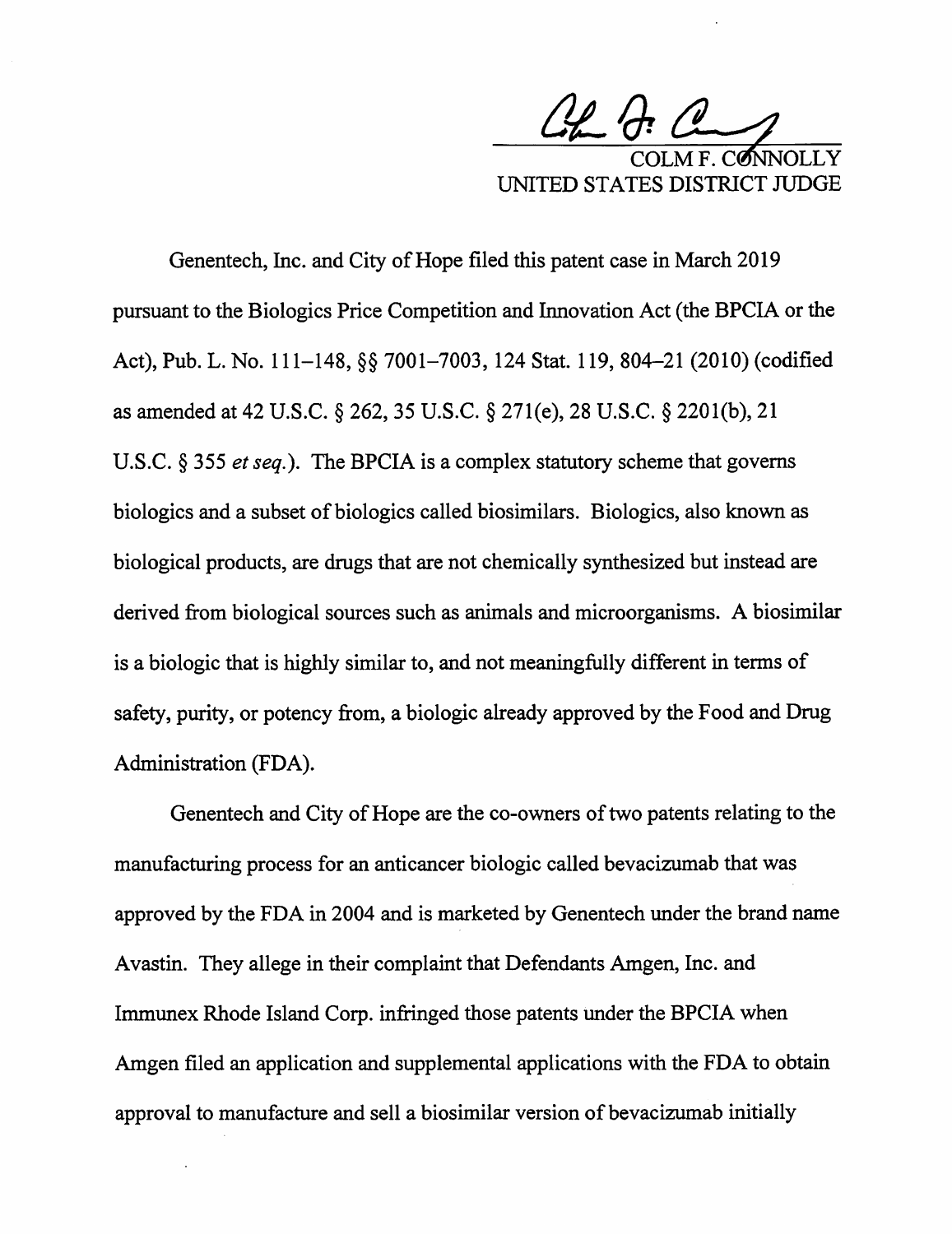called ABP 215. *See* D.I. 2  $\mathbb{I}$  1-3. ABP 215 will be marketed under the brand name Mvasi, and, following the parties' lead, I will generally refer to it as Mvasi.

Pending before me are two motions filed by Genentech. In the first motion, titled Emergency Motion to Enforce Statutory Prohibition on Commercial Marketing (the "Statutory Prohibition Motion"), Genentech seeks an order prohibiting Defendants and certain entities and persons associated with Defendants from marketing Mvasi "until such time as Amgen ... provides notice of its intent to commercially market such product [] pursuant to  $[42]$  U.S.C. § 262( $l$ )(8) and 180 days have elapsed." D.I. 28 at 1. In the second motion, titled Emergency Motion for A Temporary Restraining Order, Genentech requests an order restraining Defendants from commercially marketing Mvasi "until such time as this Court has decided [the Statutory Prohibition Motion], and until the Federal Circuit has adjudicated any appeal of that decision." D.I. 31 at 1. The motions were filed shortly before 5:00 p.m. on July 10, 2019. I arranged for an emergency teleconference with the parties that evening and orally ordered a standstill until I received Amgen's response to the motions, had an opportunity to consider fully the issues, and was able rule on the merits. For the reasons discussed below, I will deny both motions.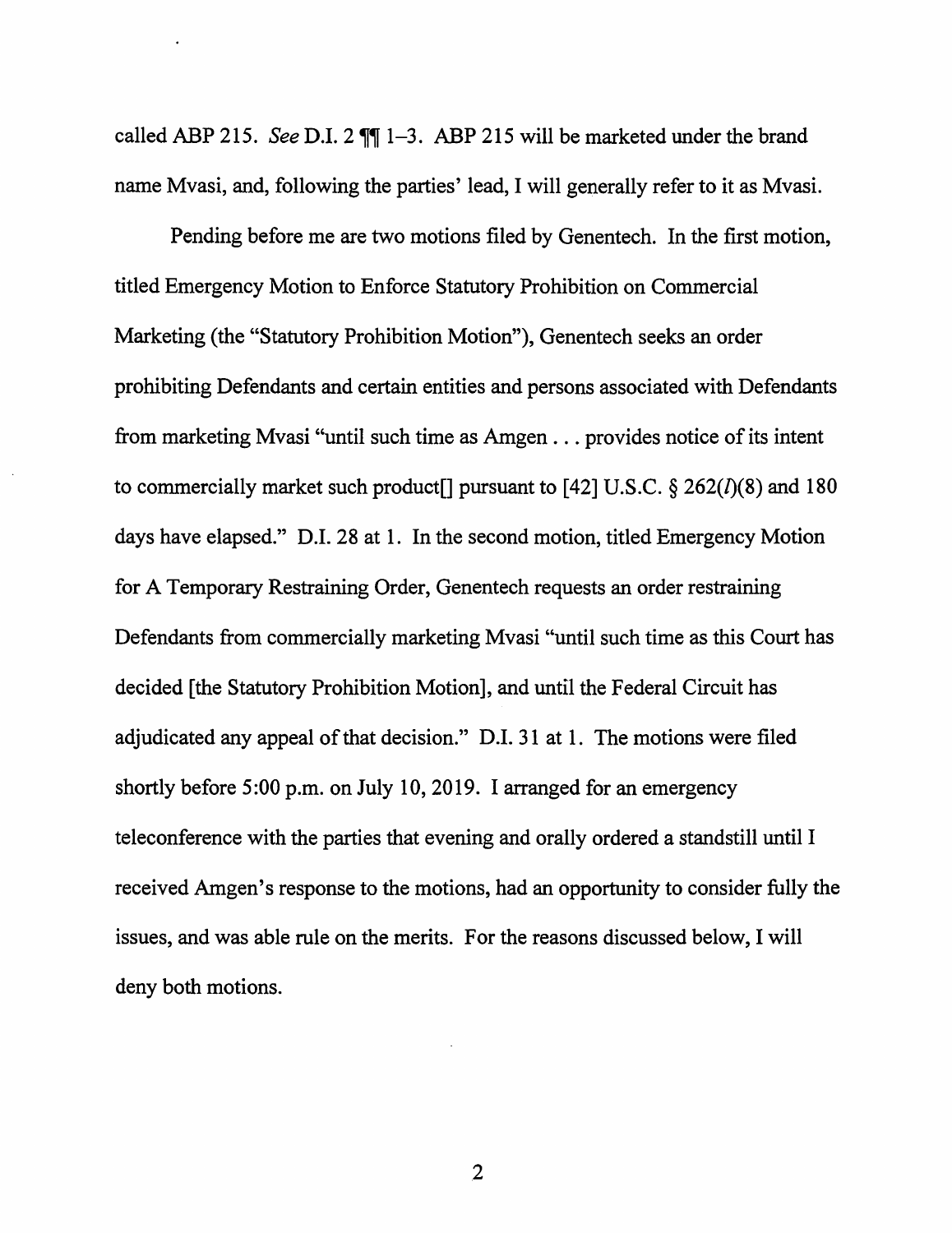### I. **BACKGROUND**

### **A. TheBPCIA**

As its title suggests, the BPCIA was designed to foster both price competition and innovation in the field of biologics. The processes created by the Act strike a balance between the competing policies of facilitating the introduction of low-cost, generic versions of biologics in the market and providing incentives for pioneering research and development of new biologics. Two of those processes are relevant to the pending motions.

## **1. FDA Approval of a Biosimilar**

The first process established by the BPCIA is an abbreviated pathway for obtaining FDA approval of a drug that is biosimilar to a biologic product (the reference product) already licensed by the FDA. *Sandoz, Inc. v. Amgen Inc.,* 137 S. Ct. 1664, 1669-70 (2017). This pathway allows the biosimilar manufacturer to avoid the substantial expense and time the reference product manufacturer ( also called "sponsor") had to invest in clinical trials and studies to establish to the FDA's satisfaction the reference product's safety, purity, and potency. *See* 42 U.S.C. § 262(a)(2)(C)(i)(I) (authorizing FDA to approve a biologics license application "on the basis of a demonstration that the biological product that is the subject of the application is safe, pure, and potent"); *see also F.T.C. v. Actavis,* 570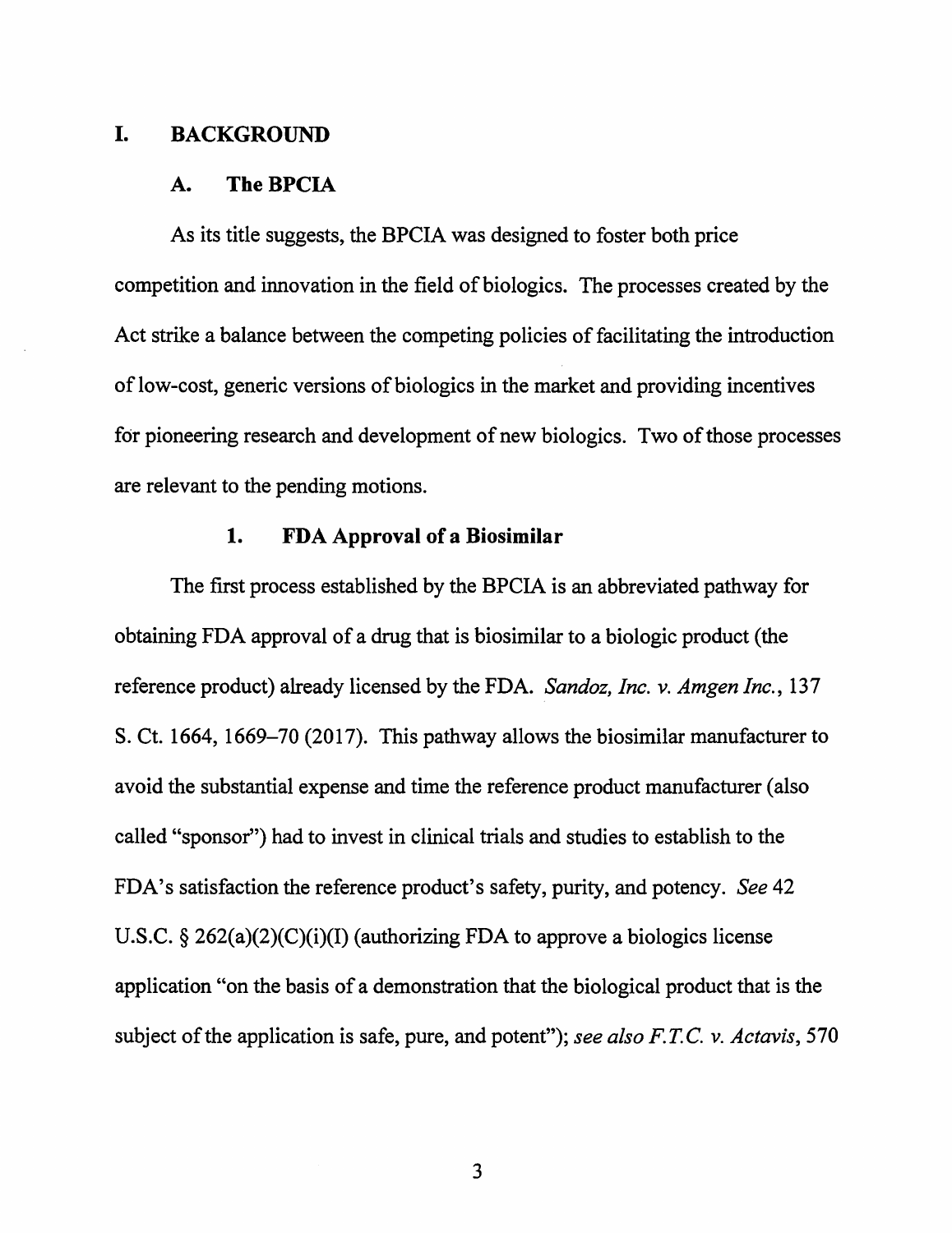U.S. 136, 142 (2013) (noting the "long, comprehensive, and costly testing process" a manufacturer must undergo to obtain FDA approval of a new drug).

Specifically, under  $\S 262(k)$  of the BPCIA (often referred to as "subsection (k)"), the biosimilar manufacturer may piggyback on the reference product's safety, purity, and potency showing if its product is "highly similar" to the reference product and does not have "clinically meaningful differences ... in terms of safety, purity, or potency" with the reference product. *See* 42 U.S.C. §§ 262(k) and  $262(i)(2)$ . Under §  $262(k)(3)$ , "[u]pon review of an application (or a supplement to an application)" submitted by a biosimilar manufacturer pursuant to subsection (k), the FDA "shall license" the applicant's biological product if (1) the FDA determines that "the information submitted in the application ( or the supplement) is sufficient to show'' that the applicant's "biological product is biosimilar to the reference product" and "interchangeable with the reference product" with respect to certain safety standards and (2) the manufacturer consents to FDA inspections of its applicable facilities.

A biosimilar manufacturer, however, cannot submit an application to the FDA until four years after "the reference product was first licensed" by the FDA,§  $262(k)(7)(B)$ ; and the FDA cannot approve a biosimilar application until 12 years after "the reference product was first licensed[,]"  $\S$  262(k)(7)(A). "As a result, the manufacturer of a new biologic enjoys a 12-year period when its biologic may be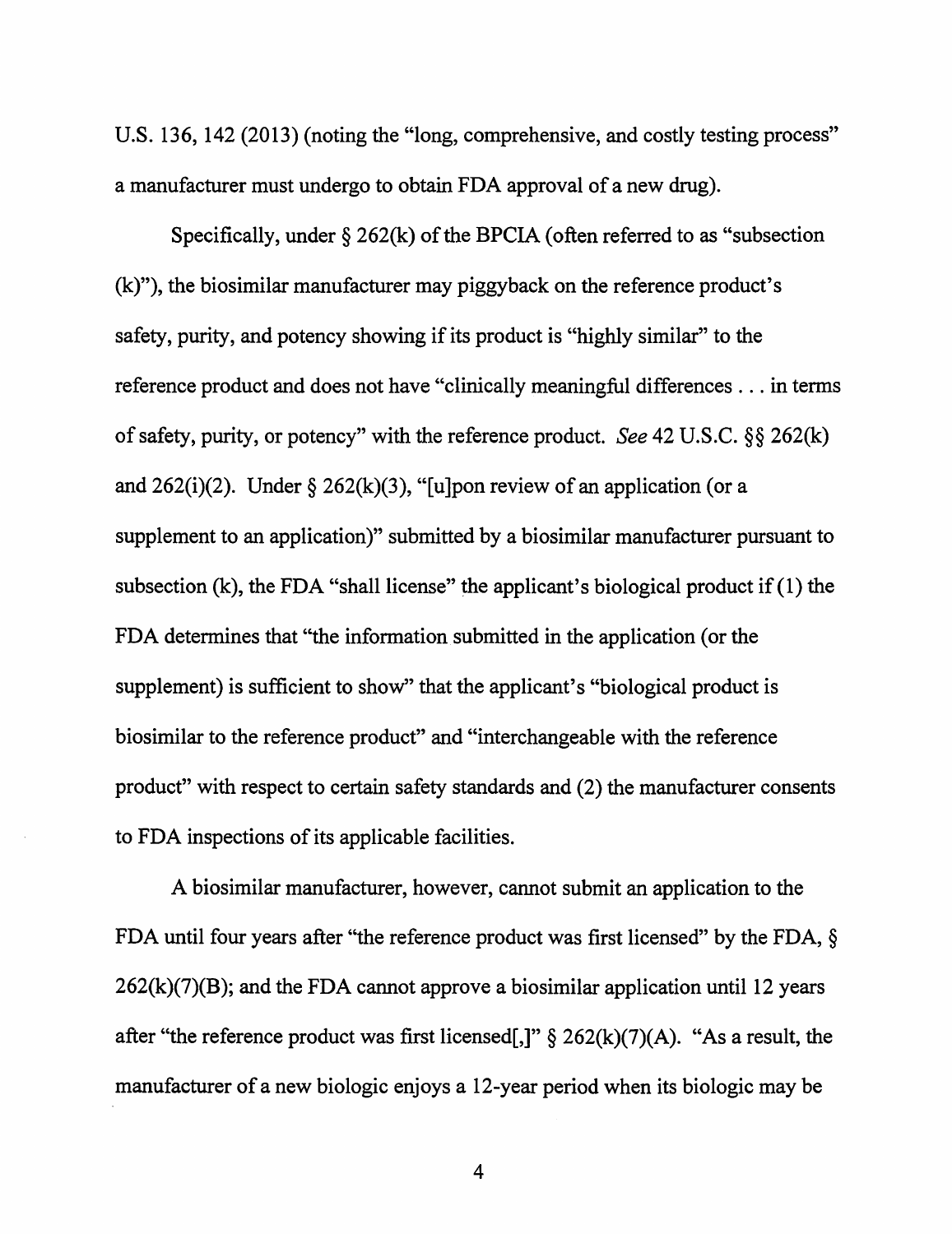marketed without competition from biosimilars." *Sandoz,* 137 S. Ct. at 1670. This 12-year exclusivity period provides an incentive for manufacturers to take on the cost and risks associated with the development of new biologics.

### **2. Resolution of Patent Infringement Disputes**

The second process established by the BPCIA is "a carefully calibrated scheme" for resolving patent disputes between the biosimilar manufacturer and the owners of patents that cover the corresponding reference product and its therapeutic uses and manufacturing processes. *Id*. As Genentech notes in its briefing, § 262( /)(8) is "[a] cornerstone" of this dispute resolution process. *See*  D.I. 29 at 1. Section  $262(I)(8)(A)$  requires a biosimilar applicant to "provide notice" to the reference product sponsor not later than 180 days before the date of the first commercial marketing of the biological product licensed under subsection (k)." This notice requirement affords the reference product sponsor the opportunityexpressly authorized by  $\S 262(I)(8)(B)$ —to seek a preliminary injunction and litigate the validity, enforceability, and infringement of relevant patents before the biosimilar is marketed.

## **B. Amgen's Mvasi Product**

On November 14, 2016, pursuant to the abbreviated approval procedures set forth in subsection (k), Amgen filed with the FDA biologics license application (BLA) number 761028 for ABP 215. D.I. 25-1 at 82. At some point after filing its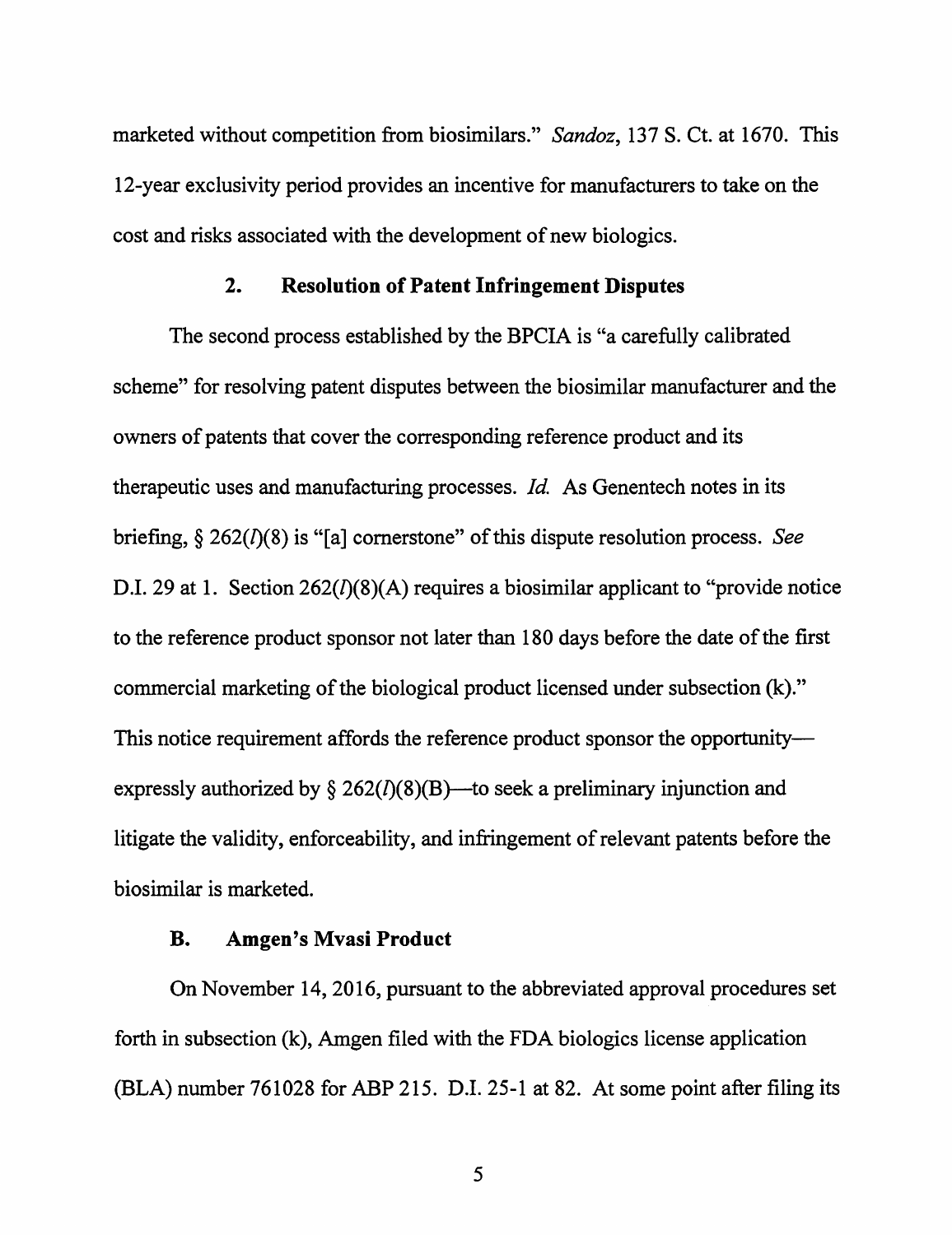application—the record is unclear as to when—Amgen informed the FDA that it intended to market ABP 215 under the name Mvasi.

Consistent with  $\S 262(k)(3)$  and  $\S 262(c)$ , the FDA requires biologic applicants to identify in their BLAs their "establishments" and the "Manufacturing Steps and/or Type of Testing" conducted at each establishment. *See* D.I. 25-1 at 83, 85-88. Amgen listed in its BLA eight establishments, two of which are relevant to the pending motions: Amgen's Thousands Oaks facility and Immunex's Rhode Island facility. *Id.* at 83, 86. Amgen identified its Thousands Oaks facility as the site of Mvasi' s drug substance manufacturing. *See id.* at 83.

By a letter to Amgen dated September 14, 2017, the FDA "approved [Amgen's] BLA for Mvasi (bevacizumab-awwb) effective this date."<sup>1</sup> D.I. 35, Ex. 3 at 1.2 Under the heading "Manufacturing Locations," the FDA "approved [Amgen] to manufacture bevacizumab-awwb drug substance at Amgen Inc. Thousand Oaks, CA." *Id.* at 2.

<sup>&</sup>lt;sup>1</sup> The FDA employs a "naming convention" pursuant to which it gives a "core" name" to the reference product (in this case, bevacizumab) and adds for each biosimilar a "distinguishing suffix that is devoid of meaning and composed of four lowercase letters ... attached with a hyphen to the core name" (in this case, " awwb"). *See* U.S. Food & Drug Ass'n, Nonproprietary Naming of Biological Products: Guidance for Industry (January 2017).

<sup>&</sup>lt;sup>2</sup> The FDA approval letter and subsequent FDA letters placed in the record by Amgen are undated. I accept as true the dates of the FDA letters identified by Amgen in its briefing, as Genentech voiced no objection to those dates.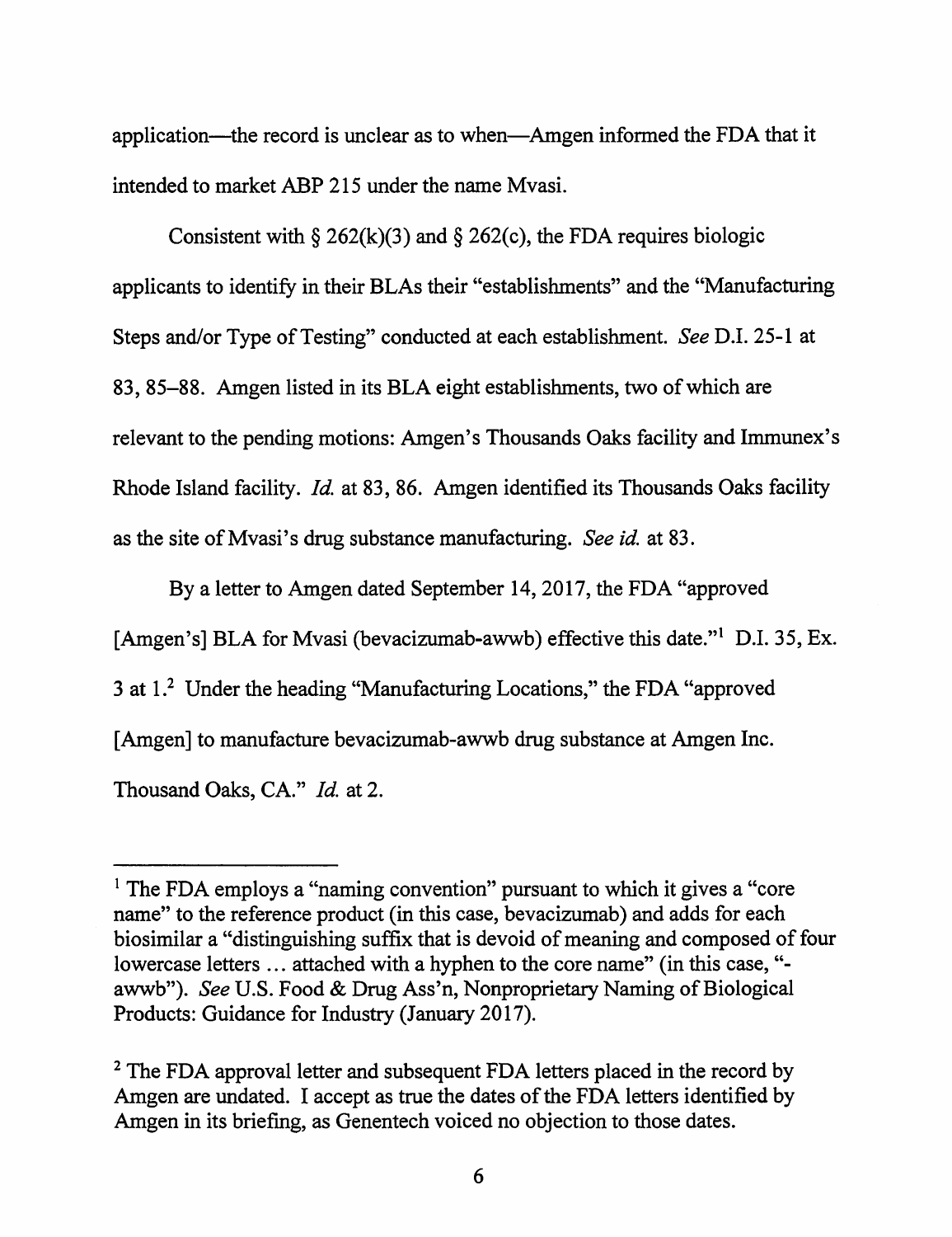On October 6, 2017, Amgen sent Genentech a letter captioned "Amgen's Notice of Commercial Marketing Under§ 262(1)(8)(A)." *See* D.I. 35, Ex. 6 at 1. The letter reads in relevant part: "Pursuant to 42 U.S.C. § 262(1)(8)(A), Amgen hereby provides notice that it will commence commercial marketing of Mvasi<sup>TM</sup> (a/k/a ABP215) no earlier than 180 days from the date of this letter." *Id.* 

On August 16, 2018, pursuant to subsection (k) and 21 C.F.R.  $\S 601.12(b)$ ,<sup>3</sup> Amgen filed its third supplement to BLA 761028. *See* D.I. 35, Ex. 4 at 1. Consistent with its protocols, the FDA designated the third supplement "BLA 761028/S-003," adding to the original BLA number (761028) a string suffix that corresponds with the number of the supplement (/S-0003). *See id.* Amgen requested, among other things in its supplement, approval to use Immunex's Rhode Island facility "for bevacizumab-awwb drug substance manufacturing." *See id.* 

On August 27, 2018, Amgen filed a fourth supplement to its application (designated BLA 761028/S-004), by which it sought, among other things, changes to the labeling for Mvasi. *See* D.I. 35, Ex. 5 at 1. (Under 21 C.F.R. § 201.56, a

 $3$  21 C.F.R. § 612.12 governs any change sought by a biologic applicant to an application already approved by the FDA. Section 612.12(b) requires the applicant to make a "supplement submission" for approval of"major changes" to the biologic product or its manufacturing facilities and processes "that halvel a substantial potential to have an adverse effect on the identity, strength, quality, purity, or potency of the product as they may relate to the safety or effectiveness of the product."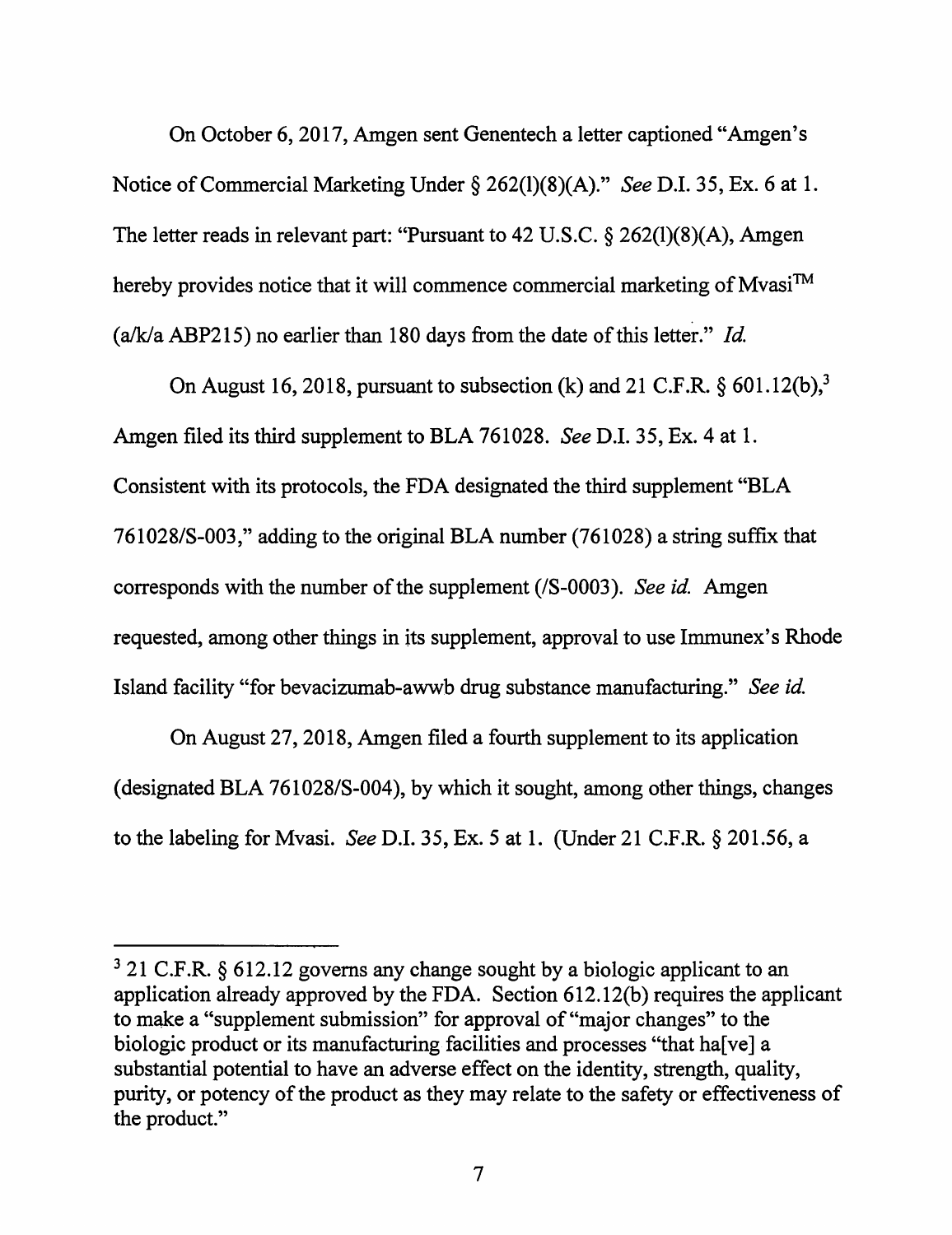drug's "labeling must contain a summary of the essential scientific information needed for the safe and effective use of the drug.")

On December 11, 2018, the FDA approved Amgen's third supplement to BLA 761028. *See* D.I. 35, Ex. 4 at 1. On June 24, 2019, the FDA approved Amgen's fourth supplement to BLA 761028. *See id.,* Ex. 5 at 1.

On July 8, 2019, Amgen made a "final up-down decision" to launch the marketing of Mvasi. *See D.I.* 34 at 2. Amgen does not dispute that it intends to market Mvasi immediately. On July 10, 2019, Genentech filed its motions.

## II. **THE STATUTORY PROHIBITION MOTION**

Genentech seeks by its Statutory Prohibition Motion an order prohibiting Amgen from marketing Mvasi until 180 days after Amgen provides Genentech with a new notice of its intent to commercially market Mvasi. Genentech argues that Amgen's October 2017 letter failed to satisfy  $\S$  262( $l$ )(8)'s notice requirement because the Mvasi product approved by the FDA most recently in June 2019 that Amgen stands poised to market today is different from the Mvasi product approved by the FDA in September 2017 and referenced in the October 2017 letter. In Genentech's words, any Mvasi product made pursuant to the specifications approved by the FDA in June 2019 is "a distinct 'product licensed under subsection (k)' requiring its own (l)(8) notice" because it is "a new product made by a new manufacturing process, accompanied by a new label, and the subject of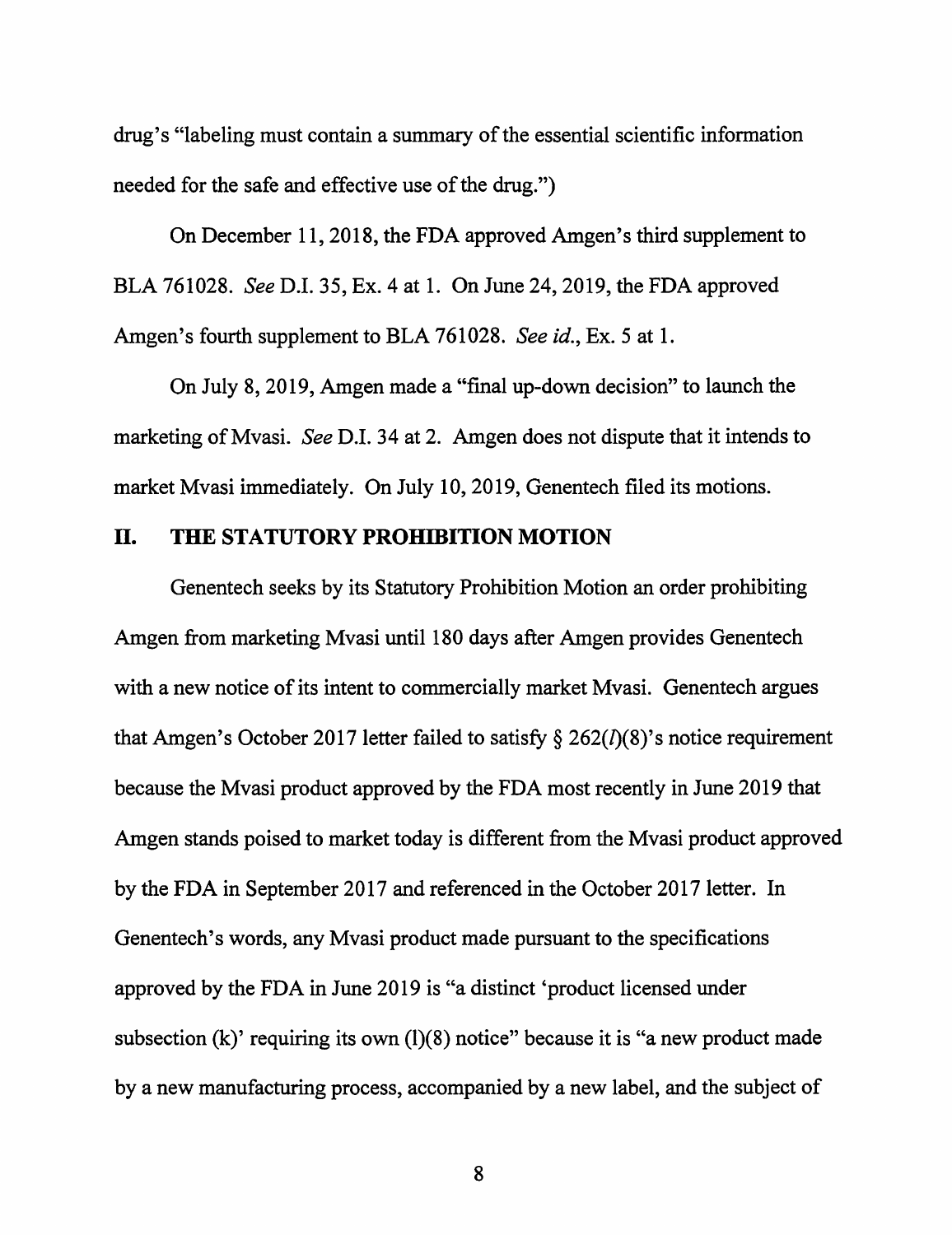separate applications, FDA reviews, and FDA approvals." D.I. 29 at 10 (quoting  $\S$ )  $262(I)(8)$ ). Distilled to its essence, Genentech's argument is that the third and fourth supplements to BLA 761028 filed by Amgen and approved by the FDA respectively in December 2018 and June 2019 constituted new and distinct applications for different biologic products that require new and distinct notices of marketing under § 262 $(l)(8)$ .

### **A. Legal Standard**

Genentech cites as the legal bases of the Statutory Prohibition Motion §  $262(I)(8)$  and Federal Rules of Civil Procedure  $7(b)(1)$  and 65. *See* D.I. 28 at 1. Although it relies on Rule 65, which governs injunctions, Genentech argues in its briefing that I should not apply the four-factor test courts traditionally employ when ruling on preliminary injunction motions.4 *See* D.I. 29 at 18. According to Genentech, because compliance with  $\S 262(I)(8)$  is "mandatory," an "order. enforcing compliance must issue" regardless of whether Genentech satisfies the irreparable harm, balancing of equities, and public interest components of the traditional preliminary injunction test. D.I. 29 at 18. Amgen, for its part, asks me to apply the traditional four-factor test. *See* D.I. 34 at 10-15.

<sup>&</sup>lt;sup>4</sup> See generally Winter v. Nat. Res. Def. Council, Inc., 555 U.S. 7, 20 (2008) ("A plaintiff seeking a preliminary injunction must establish [1] that he is likely to succeed on the merits, [2] that he is likely to suffer irreparable harm in the absence of preliminary relief, [3] that the balance of equities tips in his favor, and [ 4] that an injunction is in the public interest.") ( citations omitted).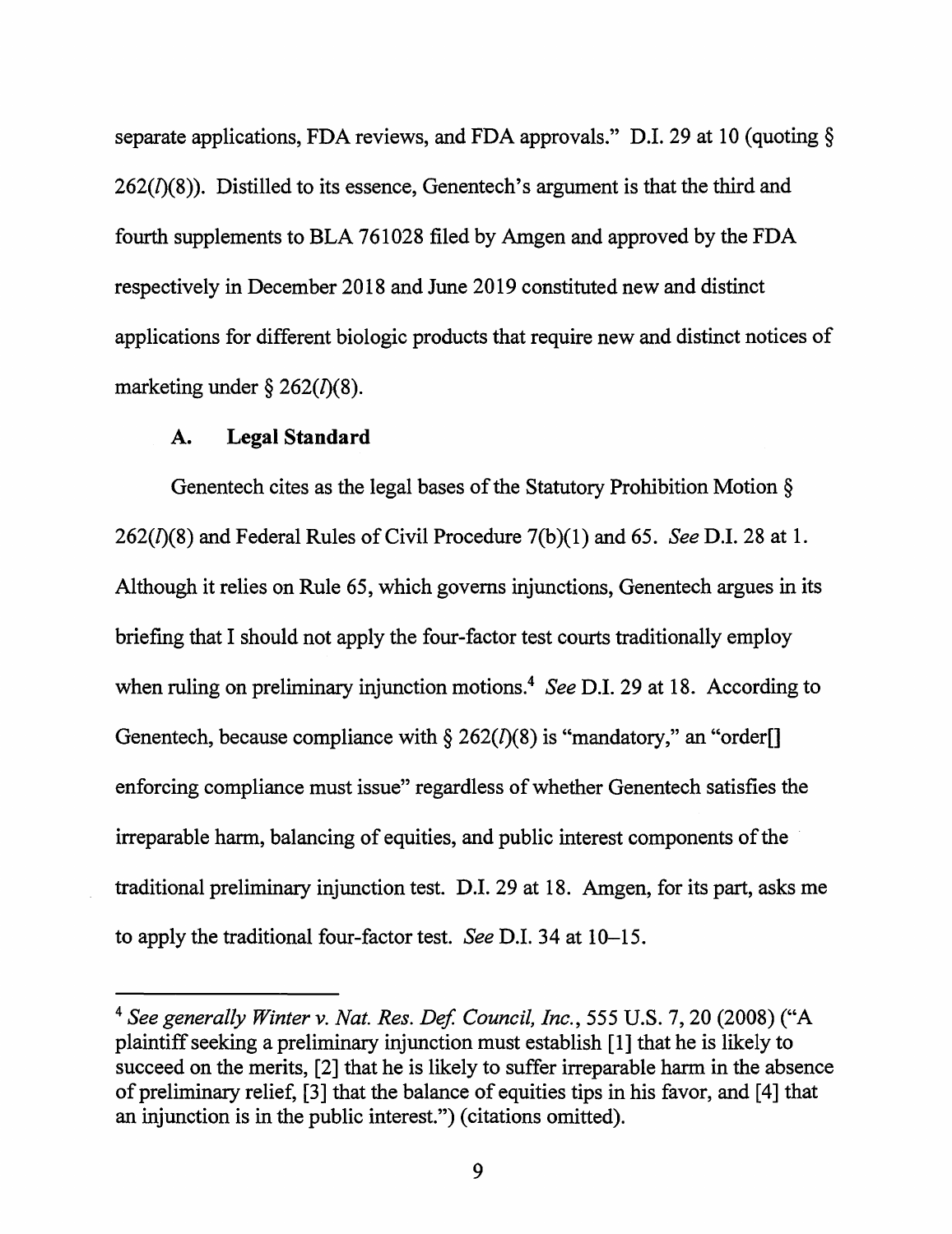### **B. Discussion**

I need not resolve the issue of which standard governs my review of the Statutory Prohibition Motion. I agree with Genentech that "[t]he parties' dispute .. . reduces to a single question of statutory interpretation." D.I. 29 at 10. That question is whether subsection (k) allows the FDA to approve a supplement to an application for a biosimilar after the FDA has approved the application. The answer to that question, as made clear by the express language of the BPCIA and the applicable FDA regulations, is yes. And because the FDA can approve a supplement after it has approved either the application ( or an earlier supplement), it follows that:  $(1)$  the FDA had the authority to approve Amgen's third and fourth supplements to BLA 761028 and to approve changes to the Mvasi product's manufacturing and labeling after the FDA had already approved Amgen's original application; (2) for purposes of subsection (k), the Mvasi product that was the subject of the original application is the same Mvasi product that was the subject of the supplements to that application; (3) the Mvasi product has been "licensed under subsection (k)" since September 2017; and (4) Amgen's October 2017 letter satisfied  $\S 262(1)(8)$ 's requirement that Amgen provide notice of its intent to market Mvasi 180 days before July 8, 2019. Accordingly, Genentech's motion cannot succeed on the merits and thus fails under both the traditional preliminary injunction test and Genentech's "mandatory enforcement of compliance" standard.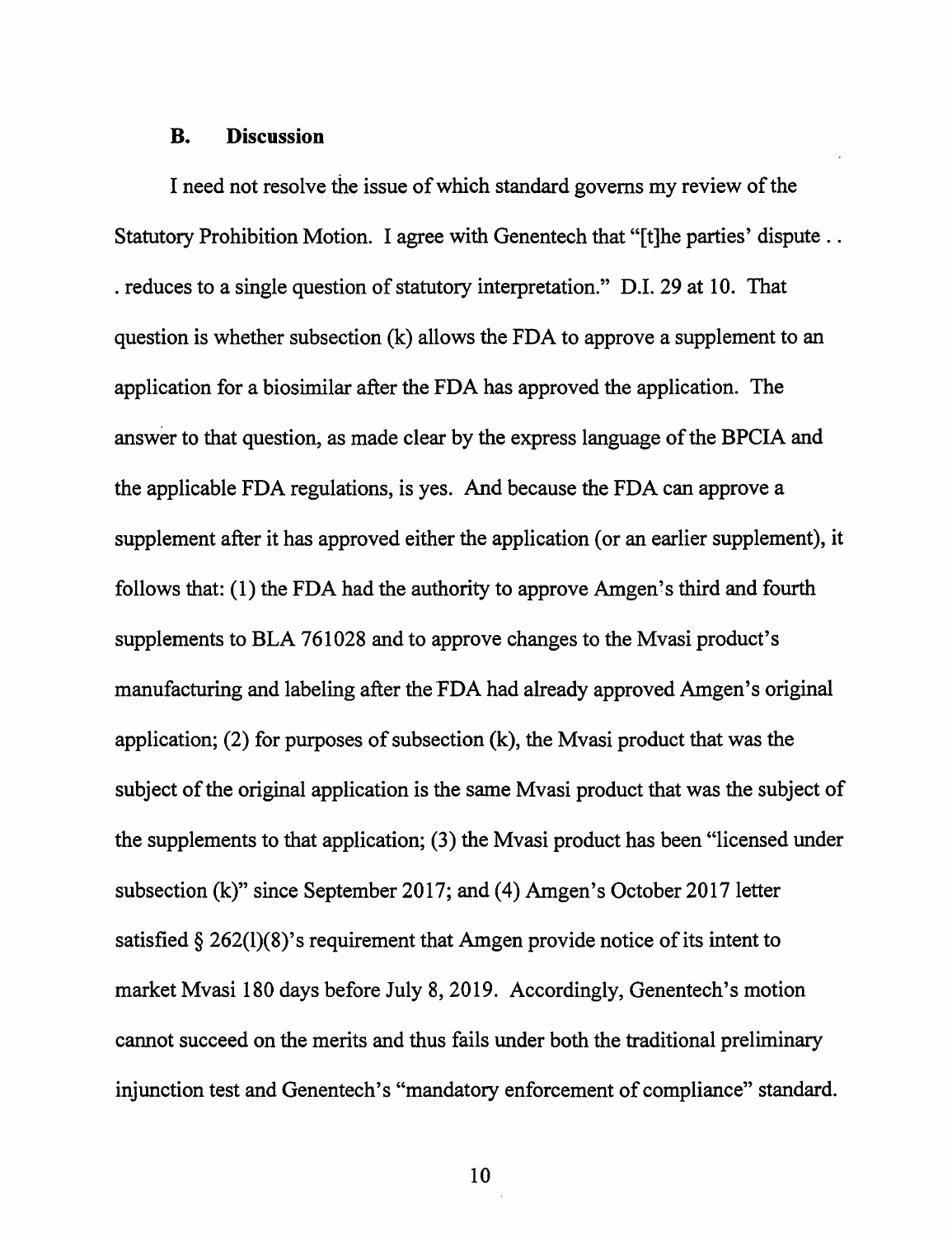*See Amazon.com, Inc. v. Barnesandnoble.com. Inc.,* 239 F.3d 1343, 1350 (Fed. Cir. 2001) ("Our case law and logic both require that a movant cannot be granted a preliminary injunction unless it establishes ... likelihood of success on the merits"); *Otto Bock Healthcare LP v. Ossur HF,* 557 F. App'x 950,951 (Fed. Cir. 2014) ( affirming denial of preliminary injunction based solely on finding that

movant failed to establish likelihood of success on the merits).

I begin with the language of the BPCIA. *See United States v. Ron Pair Enters., Inc.*, 489 U.S. 235, 241 (1989) ("The task of resolving the dispute over the meaning of [a statute] begins where all such inquiries must begin: with the language of the statute itself."). Under  $\S 262(I)(8)$ , a biosimilar applicant "shall provide notice to the reference product sponsor not later than 180 days before the date of the first commercial marketing of the biological product licensed under subsection (k)."

As noted above, subsection (k) provides for an abbreviated approval process for biological products that are biosimilar to a reference product. Section 262(k)(3) expressly states that the FDA "shall license the biological product under [subsection (k)]" if, after reviewing "an application" *or* "a supplement to an application," the FDA determines that the information submitted in "the application" *or* "the supplement" is sufficient to demonstrate that the proposed biologic product satisfies the BPCIA's biosimilar, safety, and efficacy standards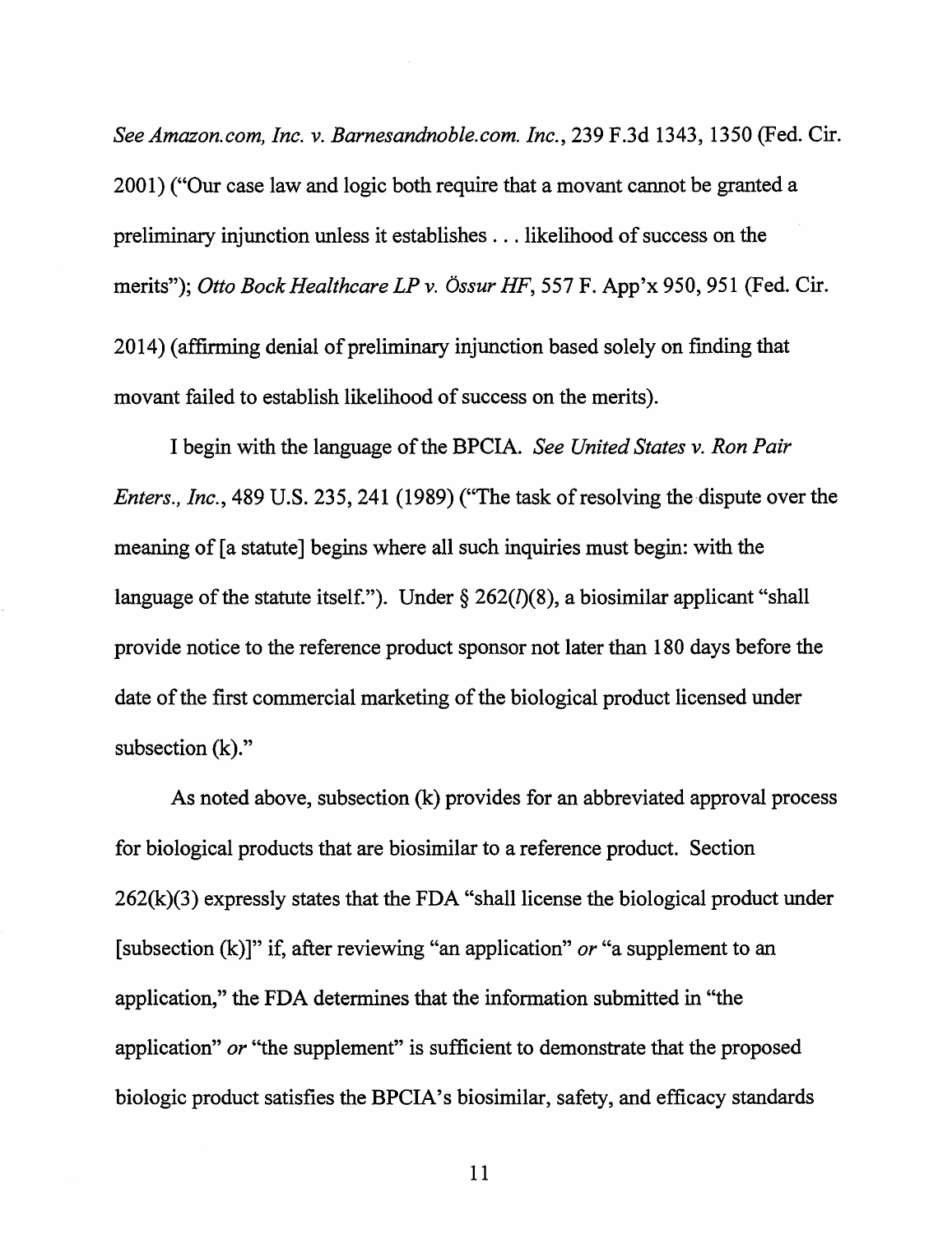set forth in  $\S$ § 262(k)(4) and 262(i)(2). Thus, under the express terms of the BPCIA, the same biologic product can be the subject of an application *and*  supplements to the application; and the FDA "shall license" that biological product if the information in the application or supplements to the application meets the requirements of  $\S$ § 262(k)(4) and 262(i)(2).

Nothing in the BPCIA states or even suggests that an applicant cannot file or the FDA cannot approve a supplement filed after the FDA approved the underlying application ( or an earlier supplement). Moreover, the applicable FDA regulations define a "supplement" as "a request to approve a change *in an approved license application."* 21 C.F.R. § 600.3(gg) (emphasis added); *see also* 21 C.F.R. § 601.12 (requiring biologic product applicants to file a supplement when there are changes to the "product, production process, quality controls, equipment, facilities, responsible personnel, or labeling *established in the approved license application")*  ( emphasis added). This definition of "supplement" predated Congress's passage of the BPCIA,<sup>5</sup> and thus Congress presumably understood when it enacted subsection (k) that a "supplement" would be filed only after an application had already been

*<sup>5</sup> See* Changes to an Approved Application, 62 Fed. Reg. 39,890, 39,901 (July 24, 1997) ("Supplement is a request to the Director, Center for Biologics Evaluation and Research, to approve a change in an approved license application."); 70 Fed. Reg. 14,978, 14,982 (Mar. 24, 2005) ("Section 600.3 is amended in paragraph (gg) by removing the words 'to the Director, Center for Biologics Evaluation and Research."').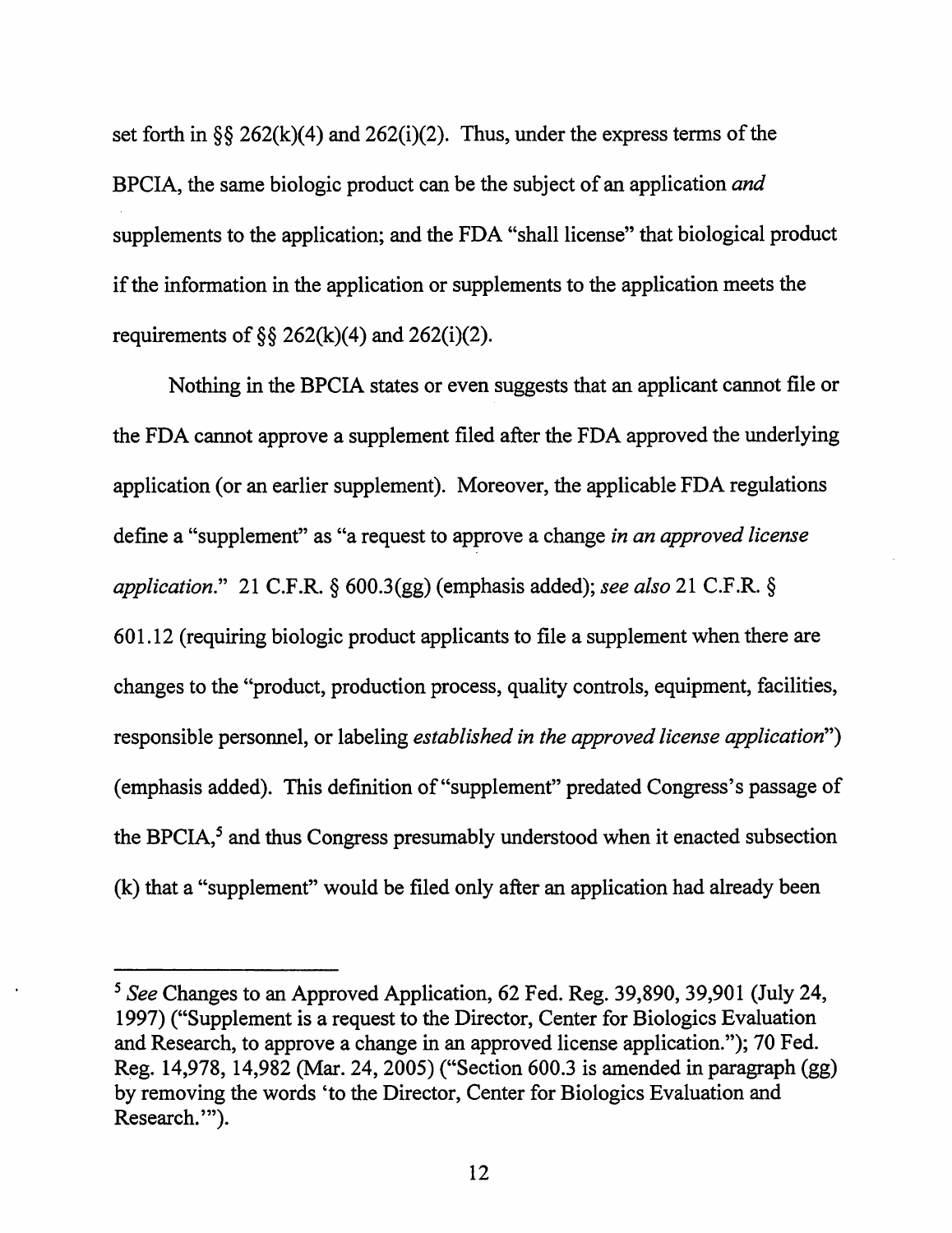approved. *See Lorillard v. Pons,* 434 U.S. 575, 580-81 (1978) ("Congress is presumed to be aware of an administrative or judicial interpretation of a statute and to adopt that interpretation when it re-enacts a statute without change. So too, where, as here, Congress adopts a new law incorporating sections of a prior law, Congress normally can be presumed to have had knowledge of the interpretation given to the incorporated law, at least insofar as it affects the new statute."); *N.L.R.B. v. Bell Aerospace Co. Div. of Textron, Inc.,* 416 U.S. 267, 274-75 (1974) ("[A] court may accord great weight to the longstanding interpretation placed on a statute by an agency charged with its administration. This is especially so where Congress has re-enacted the statute without pertinent change. In these circumstances, congressional failure to revise or repeal the agency's interpretation is persuasive evidence that the interpretation is the one intended by Congress."); *AK Steel Corp. v. United States,* 226 F.3d 1361, 1374 (Fed. Cir. 2000) ("Congress is presumed to know the administrative or judicial interpretation given a statute when it adopts a new law incorporating the prior law."). Thus, the fact that Mvasi was the subject of the original application approved by the FDA in September 2017 does not make it a different biological product than the Mvasi that was the subject of the supplements to the application approved by the FDA in December 2018 and June 2019.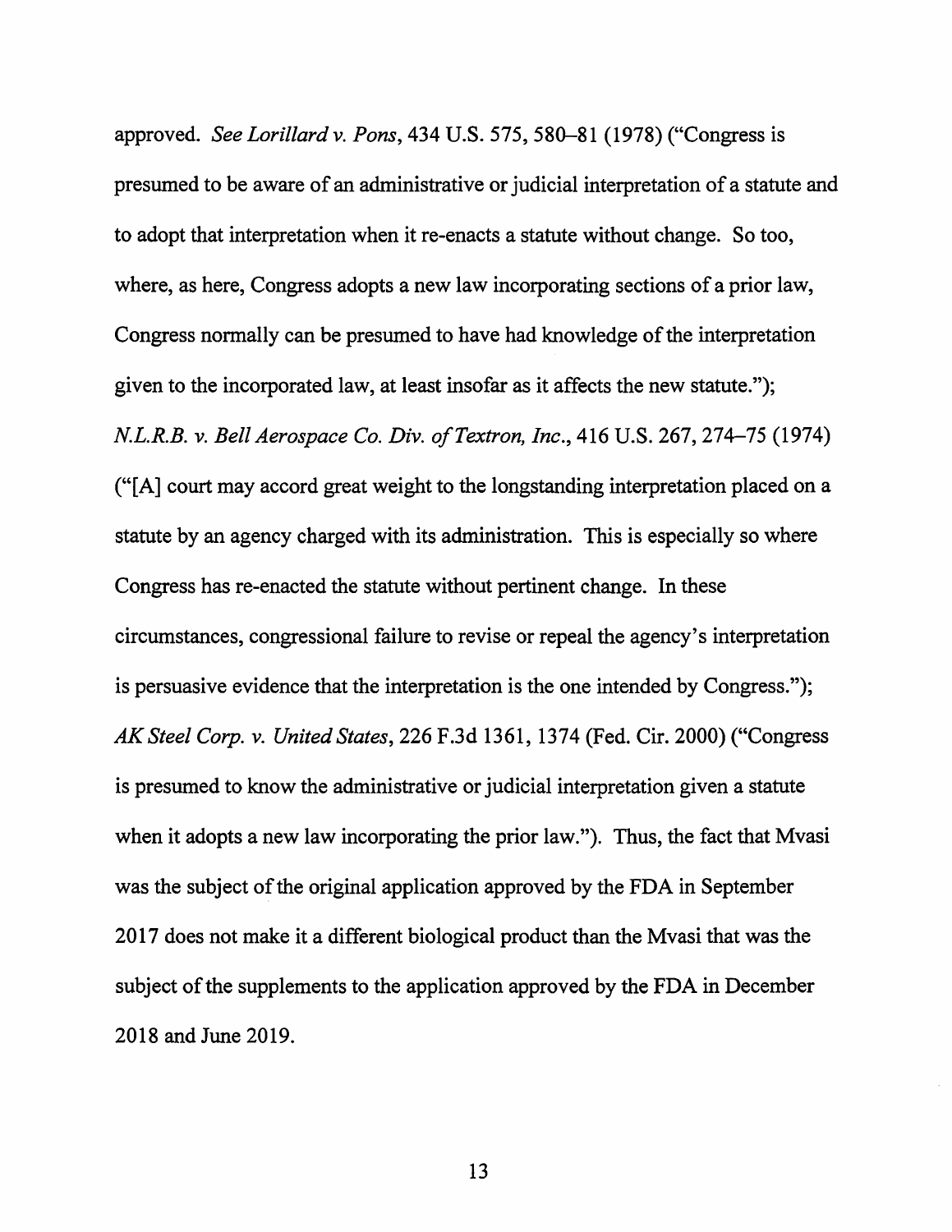Genentech argues that a biologic's "manufacturing facilities and labeling" are "requirements [that] define a biological product 'licensed under subsection (k)[,]"' D.I. 29 at  $11-12$  (quoting  $\delta$  262(k)(2)), and, therefore, the fact the FDA approved a new label and new manufacturing facilities for Mvasi after October 2017 necessarily means that the Mvasi product referenced in Amgen's October 2017 letter is a different "biological product licensed under subsection (k)" than the Mvasi product that Amgen is now poised to market. But the BPCIA's language makes clear that a biologic product is not defined by its manufacturing facilities or labeling. The BPCIA expressly defines "biological product" for § 262 purposes:

> The term "biological product" means a virus, therapeutic serum, toxin, antitoxin, vaccine, blood, blood component or derivative, allergenic product, protein (except any chemically synthesized polypeptide), or analogous product, or arsphenamine or derivative of arsphenamine ( or any other trivalent organic arsenic compound), applicable to the prevention, treatment, or cure of a disease or condition of human beings.

 $\S 262(i)(1)$ . This definition says nothing about a manufacturing facility or labeling. Moreover, the BPCIA distinguishes a "biological product" from both the facility in which it is made and its labeling. Section  $262(k)(2)(A)(i)(V)$  refers to "the facility in which the biological product is manufactured, processed, packed, or held" and  $\S 262(c)$  authorizes the FDA to inspect "any establishment for the propagation or manufacture and preparation of any biological product." Section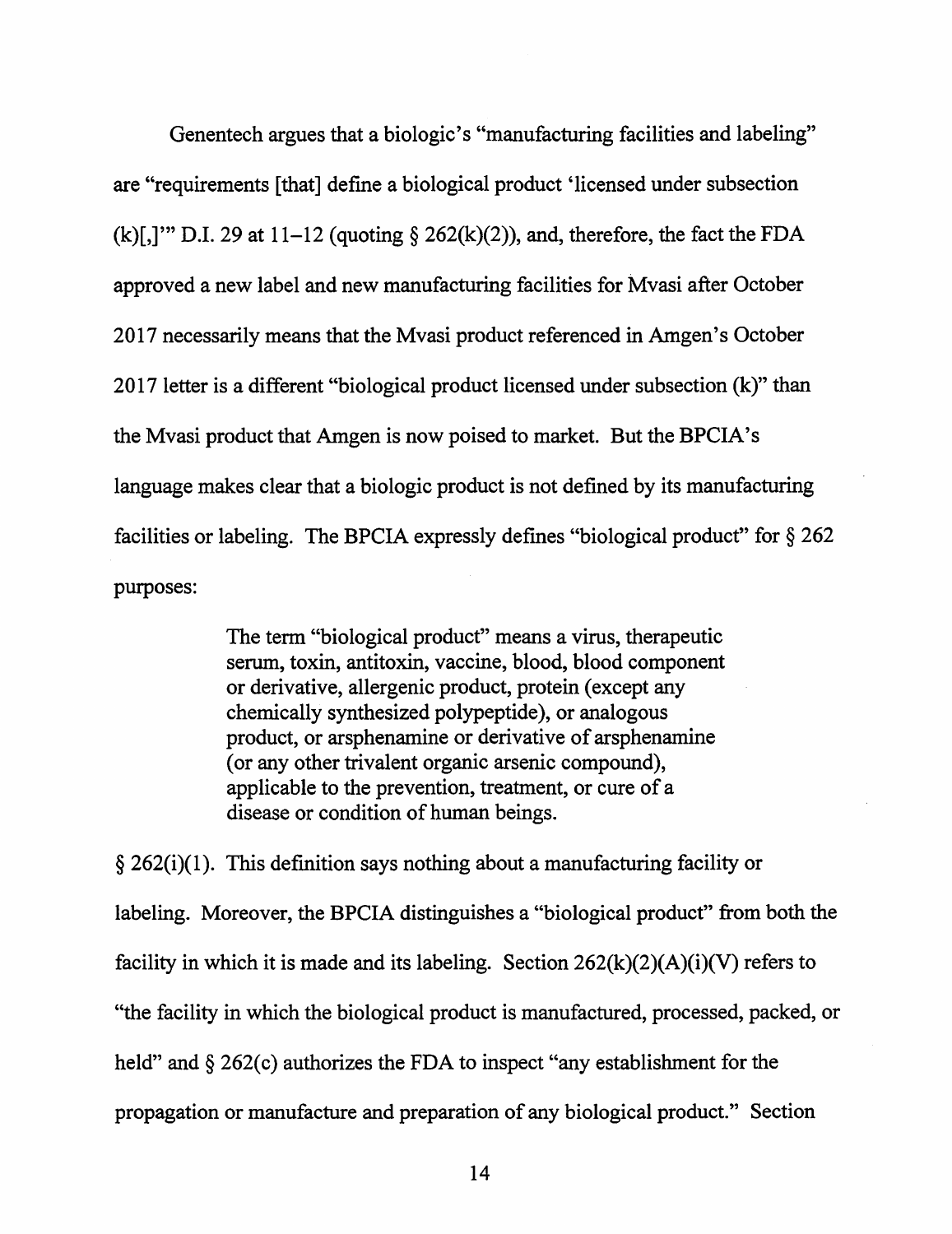262(b) makes it illegal to "falsely label ... any biological product or alter any label ... of the biological product so as to falsify the label[.]" Section  $262(k)(2)(A)(i)(III)$  refers to "the condition or conditions of use prescribed, recommended, or suggested in the labeling proposed for the biological product[.]"

Genentech's argument that its interpretation of  $\S 262(I)(8)$  "finds further support in the use of different language" in  $\S 262(k)(7)$  is similarly unavailing. Indeed, the language of  $\S$  262(k)(7) negates Genentech's interpretation of  $\S$  $262(I)(8)$ . Section  $262(k)(7)$  prohibits the FDA from approving biosimilars "until the date that is 12 years after the date on which *the* reference product was *first*  licensed." § 262(k)(7)(A) ( emphasis added). The phrases *"the* reference product" and *''first* licensed" make clear that *a single biologic product* can be licensed on multiple occasions. Thus, whether Mvasi has been licensed once or many times is irrelevant to whether it is a "biological product licensed under subsection  $(k)$ " for  $\S$  $262(1)(8)$  purposes. A biologic product is "licensed under subsection  $(k)$ " whenever its manufacturer has a license to market it. In this case, Mvasi has been continuously licensed since September 2017 and therefore Amgen's October 2017 letter provided sufficient notice under§ 262(1)(8)(A) for it to market Mvasi today.

Because Amgen's October 2017 letter meets the requirements of§  $262(I)(8)(A)$ , Genentech's Statutory Prohibition Motion cannot succeed on the merits and therefore I will deny it.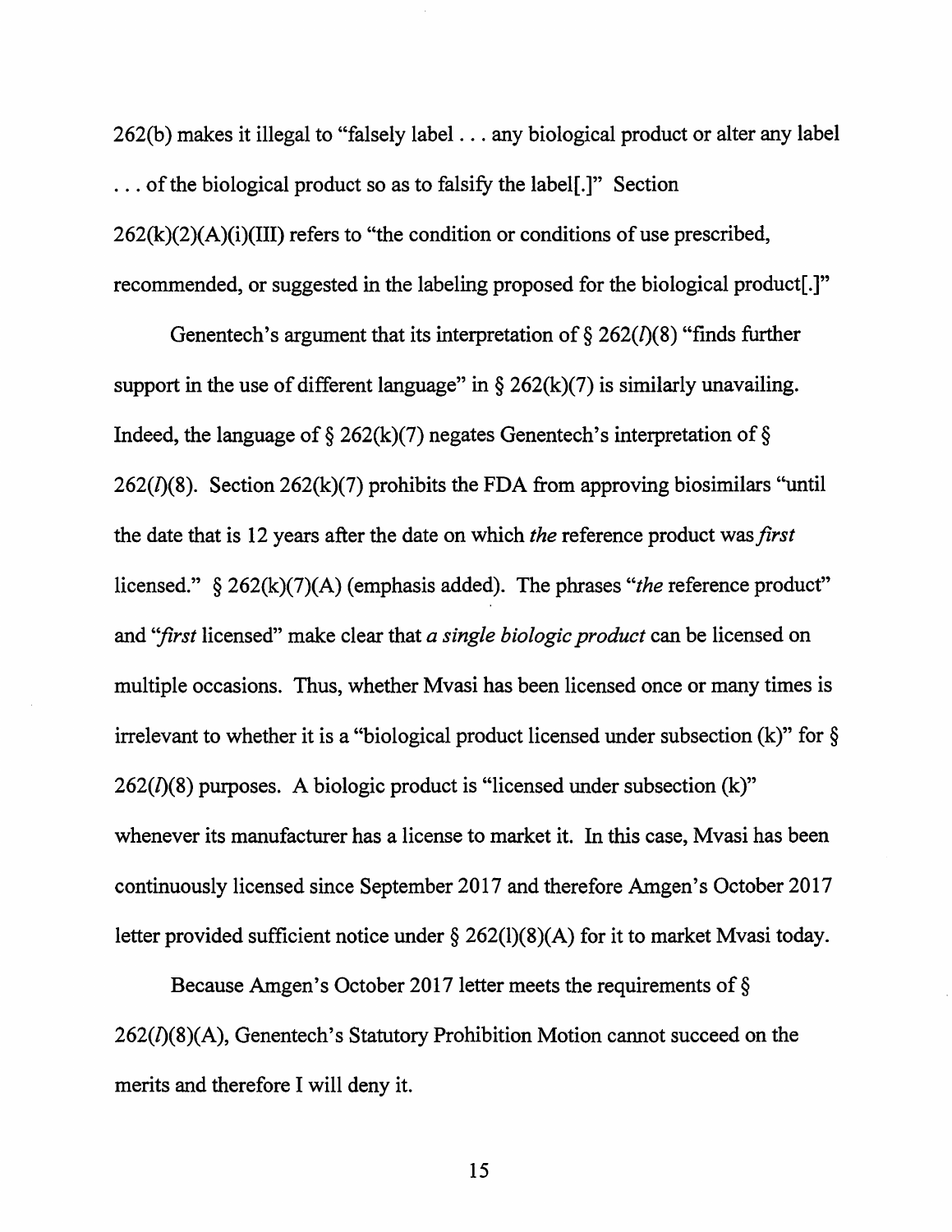### ill. **THE MOTION FOR A TEMPORARY RESTRAINING ORDER**

Where, as here, the opposing party has notice of the motion for a temporary restraining order, the court applies to the motion the same standards that apply to motions for preliminary injunctions. *See Takeda Pharm. USA, Inc. v. W.-Ward Pharm. Corp.,* 2014 WL 5088690, at \*1 (D. Del. Oct. 9, 2014). Accordingly, a restraining order is warranted only if Genentech can establish that ( 1) it is likely to succeed on the merits, (2) it is likely to suffer irreparable harm in the absence of the restraining order it seeks, (3) the balance of equities tips in its favor, and (4) an injunction is in the public interest. *Winter,* 555 U.S. at 20.

I have already found that Genentech cannot succeed on the merits. That finding alone necessitates denial of Genentech's motion. *See Amazon.com,* 239 F.3d at 1350; *Otto Bock Healthcare LP,* 557 F. App'x at 951. Given the hurried nature of this particular motion practice, I will not take additional time to set forth my analysis with respect to the other preliminary injunction factors.<sup>6</sup> Genentech has failed to establish a likelihood of success. Therefore, I will deny its motion for a temporary restraining order.

<sup>&</sup>lt;sup>6</sup> I will briefly note that considerations under the fourth factor weigh in favor of denying the motion. "[A]lthough there exists a public interest in protecting rights secured by valid patents, the focus of the district court's public interest analysis should be whether there exists some critical public interest that would be injured by the grant of preliminary relief." *Hybritech Inc. v. Abbott Labs.,* 849 F.2d 1446, 1458 (Fed. Cir. 1988). For pharmaceutical drugs that prolong and save lives, there is a critical public interest in affordable access to those drugs.